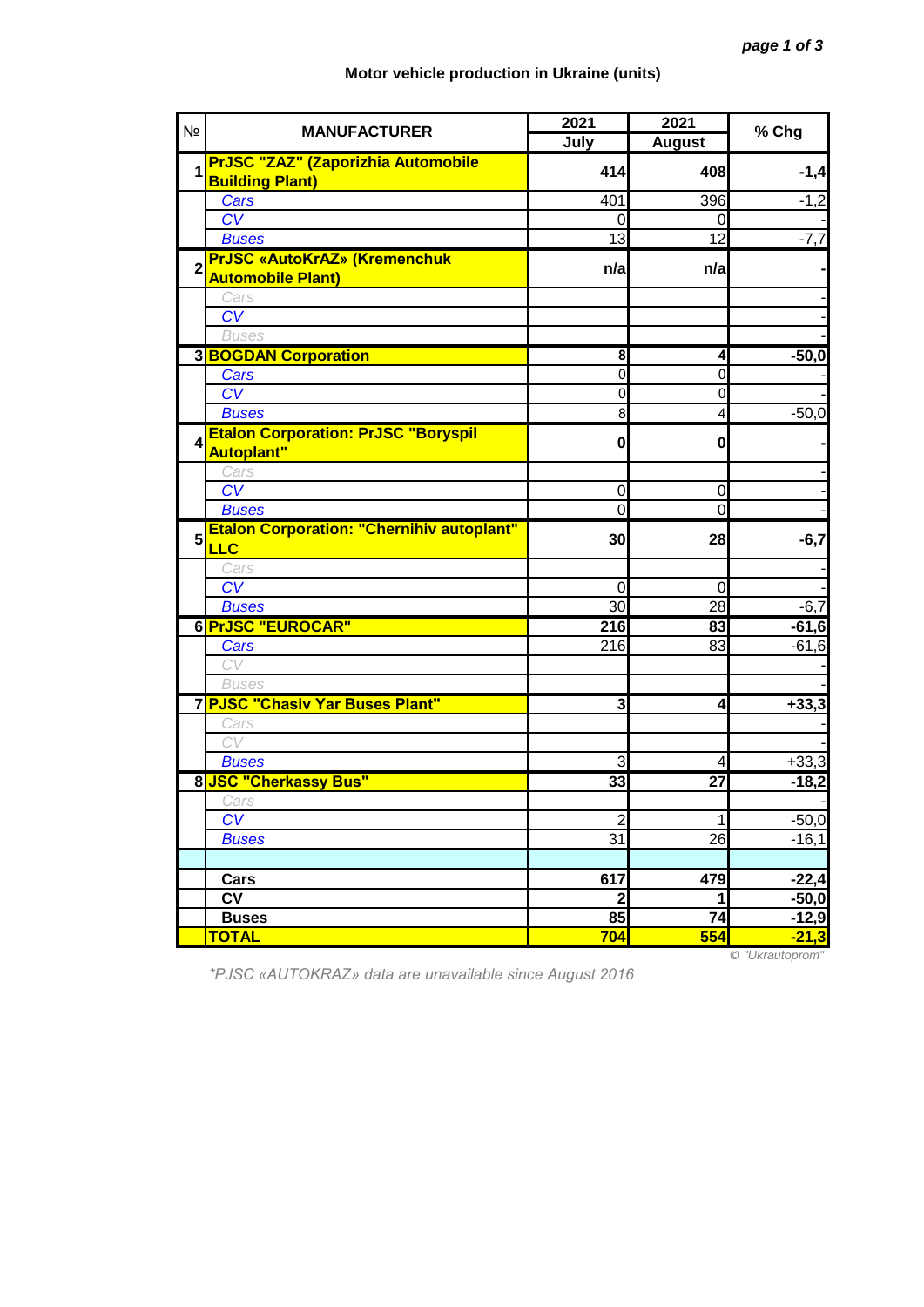## **Motor vehicle production in Ukraine (units)**

| N <sub>2</sub> | <b>MANUFACTURER</b>                                                 | 2020              | 2021                    | % Chg               |
|----------------|---------------------------------------------------------------------|-------------------|-------------------------|---------------------|
|                |                                                                     | <b>August</b>     | <b>August</b>           | 21/20               |
| 1              | <b>PrJSC "ZAZ" (Zaporizhia Automobile</b><br><b>Building Plant)</b> | 7                 | 408                     | +5728,6             |
|                | Cars                                                                | 0                 | 396                     |                     |
|                | CV                                                                  | 0                 | 0                       |                     |
|                | <b>Buses</b>                                                        |                   | 12                      | $+71,4$             |
| $\overline{2}$ | <b>PrJSC «AutoKrAZ» (Kremenchuk</b>                                 | n/a               | n/a                     |                     |
|                | <b>Automobile Plant)</b>                                            |                   |                         |                     |
|                | Cars                                                                |                   |                         |                     |
|                | CV                                                                  |                   |                         |                     |
|                | <b>Buses</b>                                                        |                   |                         |                     |
|                | <b>3 BOGDAN Corporation</b>                                         | 16                | 4                       | $-75,0$             |
|                | Cars                                                                | $\overline{0}$    | 0                       |                     |
|                | $C\overline{V}$                                                     | O<br>16           | 0                       |                     |
|                | <b>Buses</b>                                                        |                   | 4                       | $-75,0$             |
| 4              | <b>Etalon Corporation: PrJSC "Boryspil</b><br><b>Autoplant"</b>     | $\mathbf{0}$      | 0                       |                     |
|                | Cars                                                                |                   |                         |                     |
|                | CV                                                                  | 0                 | 0                       |                     |
|                | <b>Buses</b>                                                        | $\overline{0}$    | $\overline{0}$          |                     |
| 5              | <b>Etalon Corporation: "Chernihiv autoplant"</b><br><b>LLC</b>      | 30                | 28                      | $-6,7$              |
|                | Cars                                                                |                   |                         |                     |
|                | $\overline{\text{CV}}$                                              | $\overline{0}$    | $\mathbf 0$             |                     |
|                | <b>Buses</b>                                                        | 30                | 28                      | $-6,7$              |
|                | 6 PrJSC "EUROCAR"                                                   | 38                | 83                      | $+118,4$            |
|                | Cars                                                                | 38                | 83                      | $+118,4$            |
|                | CV                                                                  |                   |                         |                     |
|                | <b>Buses</b>                                                        |                   |                         |                     |
|                | 7 PJSC "Chasiv Yar Buses Plant"                                     | 5 <sub>l</sub>    | $\overline{\mathbf{r}}$ | $-20,0$             |
|                | Cars                                                                |                   |                         |                     |
|                | CV                                                                  |                   |                         |                     |
|                | <b>Buses</b>                                                        | 5                 | 4                       | $-20,0$             |
|                | 8 JSC "Cherkassy Bus"                                               | $\overline{25}$   | 27                      | $+8,0$              |
|                | Cars<br>CV                                                          |                   |                         |                     |
|                |                                                                     | $\mathbf 0$<br>25 | 1<br>26                 | $\ddot{}$<br>$+4,0$ |
|                | <b>Buses</b>                                                        |                   |                         |                     |
|                | Cars                                                                | 38                | 479                     | +1160,5             |
|                | <b>CV</b>                                                           | $\bf{0}$          | 1                       | ٠                   |
|                | <b>Buses</b>                                                        | 83                | 74                      | $-10,8$             |
|                | <b>TOTAL</b>                                                        | 121               | 554                     | $+357,9$            |
|                |                                                                     |                   |                         |                     |

*\*PJSC «AUTOKRAZ» data are unavailable since August 2016*

© *"Ukrautoprom"*